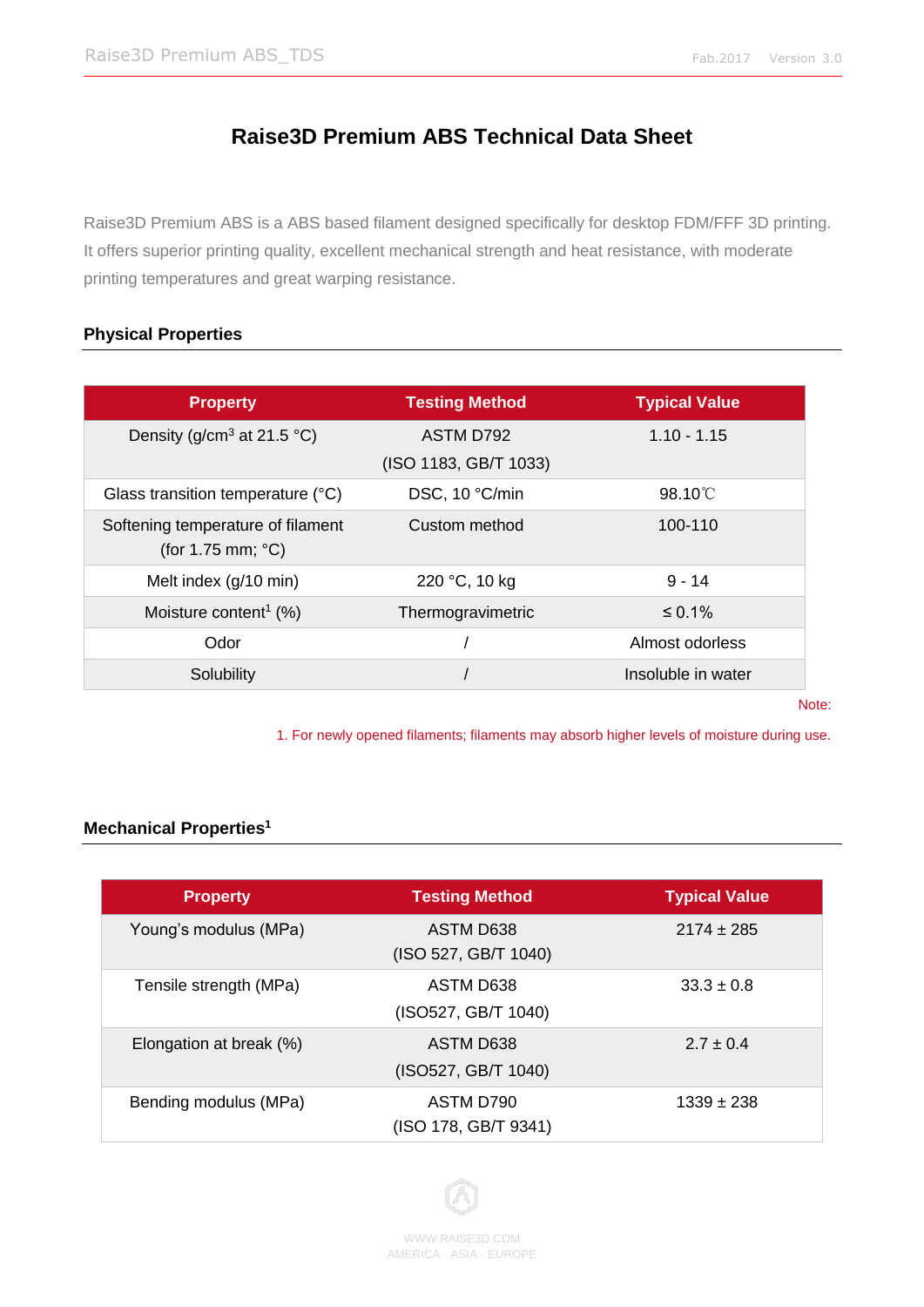| Bending strength (MPa)    | ASTM D790<br>(ISO 178, GB/T 9341) | $59.0 \pm 1.3$ |
|---------------------------|-----------------------------------|----------------|
| Impact strength $(kJ/m2)$ | ASTM D256<br>(ISO 179, GB/T 1043) | $12.6 \pm 1.1$ |

Note:

1. All testing specimens were printed using a Raise3D N2 under the following conditions:

Printing temperature = 255 °C, printing speed = 60 mm/s, number of shells = 2, and 100% infill.

## **Testing Geometries**



*Fig 1. Tensile testing specimen*





*Fig 3. Impact testing specimen*